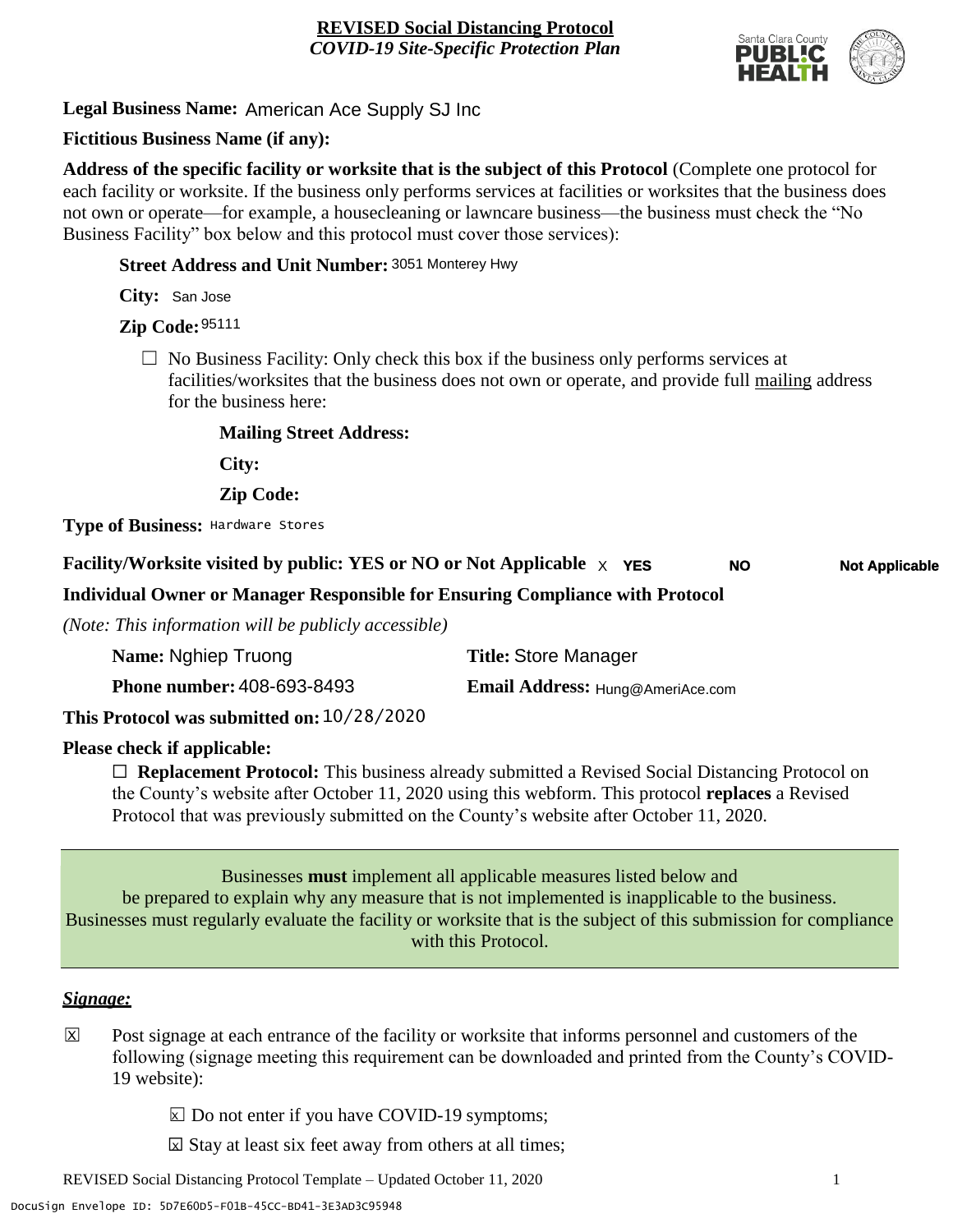

- ☐ Face coverings required to enter (except for very young children, if medically inadvisable, or X for communication by or with people who are hearing impaired);
- ⊠ Cover sneezes and coughs with cloth, tissue, or elbow;
- ⊠ Do not shake hands or engage in unnecessary physical contact.
- Post signage at appropriate locations throughout the facility/worksite reminding everyone to wear face coverings and stay at least six feet away from others. X
- Post a copy of your updated COVID-19 PREPARED Sign and Social Distancing Protocol Visitor Information Sheet at each entrance where they can easily be viewed. These documents will be provided to you electronically when you submit this Revised Social Distancing Protocol.  $\mathbb{Z}$

#### *Personnel Training:*

- After submission, distribute copies of the completed Protocol to all personnel, and train all personnel on this Protocol.  $\mathbf x$
- $\Box$  For businesses that perform services for facilities or worksites that the business does not own or operate, distribute a copy of the completed Protocol to the owner or operator of each facility or worksite where the business performs services.
- Train personnel on basic information regarding COVID-19 from the CDC available at [https://www.cdc.gov/coronavirus/2019-ncov/index.html,](https://www.cdc.gov/coronavirus/2019-ncov/index.html) including how to prevent COVID-19 from spreading, who is especially vulnerable to the disease, and when to seek medical attention.  $\mathsf{X}$
- Train personnel on screening themselves for COVID-19 symptoms, including temperature and/or symptom checks using CDC guidelines available at [https://www.cdc.gov/coronavirus/2019-](https://www.cdc.gov/coronavirus/2019-ncov/symptoms-testing/symptoms.html) [ncov/symptoms-testing/symptoms.html.](https://www.cdc.gov/coronavirus/2019-ncov/symptoms-testing/symptoms.html) https://www.cdc.gov/coronavirus/2019- ncov/symptoms-testing/symptoms.html  $|\mathsf{X}|$
- Train personnel on the need to stay home and get tested if they have a frequent cough, fever, difficulty breathing, chills, muscle or body aches, headache, sore throat, nausea, vomiting, diarrhea, tiredness, or recent loss of taste or smell. Ensure all personnel know they must also stay home if they or someone they live with has been diagnosed with COVID-19, or if they've had close contact with someone diagnosed with COVID-19.  $\overline{\mathsf{x}}$
- Train personnel on County guidance for when it is safe to return to work if they have COVID-19 symptoms, have tested positive for COVID-19, or have had close contact with someone who has tested positive for COVID-19. County guidelines are available at: [https://www.sccgov.org/sites/covid19/Pages/business-guidance.aspx#business\\_safety\\_guidance.](https://www.sccgov.org/sites/covid19/Pages/business-guidance.aspx#business_safety_guidance.) https://www.sccgov.org/sites/covid19/Pages/business-guidance.aspx#business\_safety\_guidance  $\overline{\mathbf{x}}$
- Train personnel on the need for frequent handwashing with soap and water, mandatory face coverings, the importance of social distancing, and other measures required in this Protocol.  $\overline{\mathsf{x}}$
- Train personnel on the importance of getting tested for COVID-19 in accordance with County guidance available at [https://www.sccgov.org/sites/covid19/Pages/covid19-testing.aspx,](https://www.sccgov.org/sites/covid19/Pages/covid19-testing.aspx) and explain that testing is available through their healthcare provider or at free community testing sites [\(www.sccfreetest.org](http://www.sccfreetest.org/) ).  $\vert X \vert$
- Inform personnel that they can report any deficiencies in compliance with Social Distancing Protocol requirements by this business or any other at which they may work at [www.sccCOVIDconcerns.org](http://www.scccovidconcerns.org/) or by calling the County Office of Labor Standards Enforcement Advice Line at 866-870-7725.  $\overline{\mathbf{x}}$
- Inform personnel about employer or government-sponsored leave benefits that personnel may be entitled  $\boxtimes$

REVISED Social Distancing Protocol Template – Updated October 11, 2020 2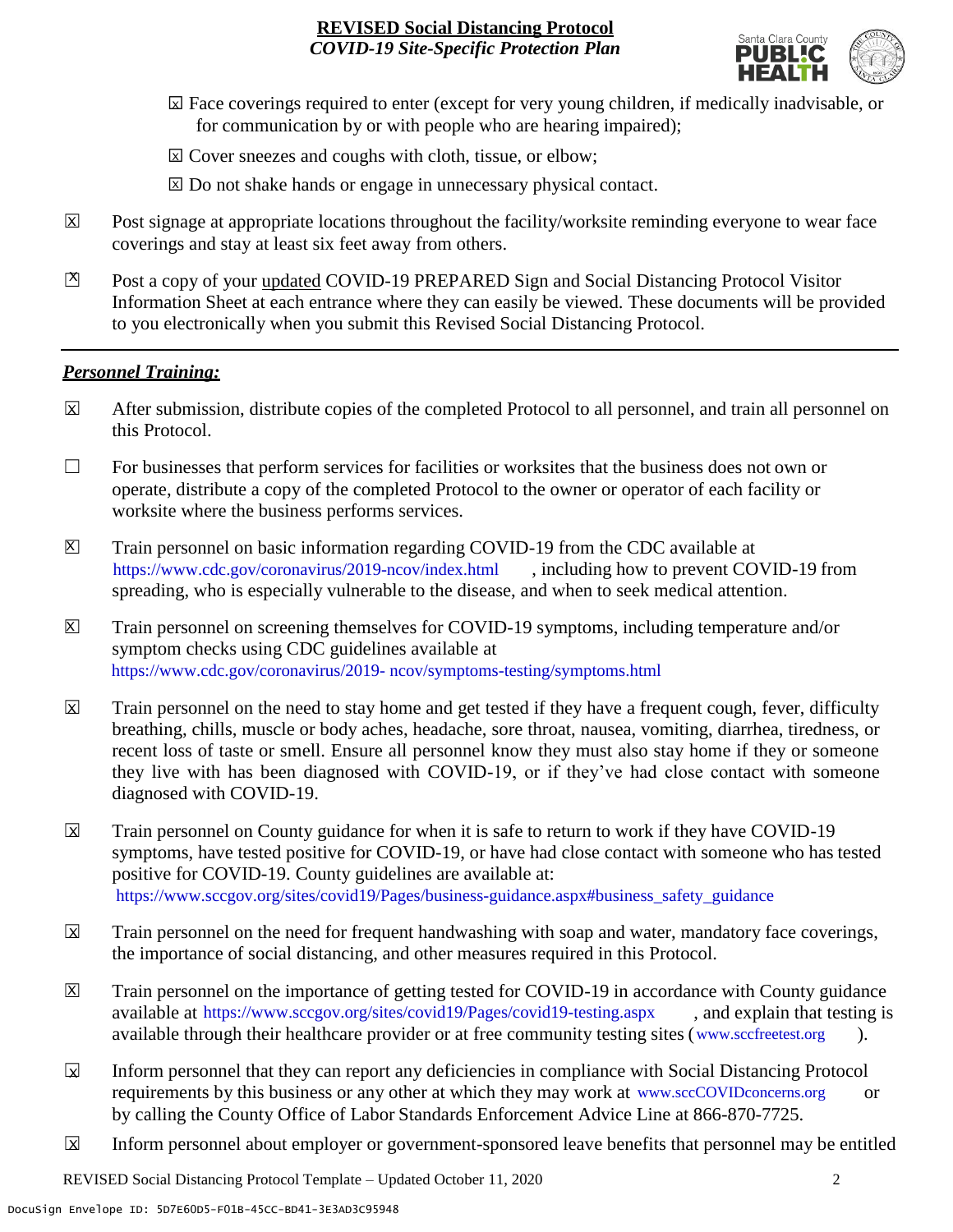

to receive, including those benefits identified at the following address: [https://www.labor.ca.gov/coronavirus2019/#chart.](https://www.labor.ca.gov/coronavirus2019/#chart) https://www.labor.ca.gov/coronavirus2019/#chart

- Train personnel on new or modified COVID-19 safety measures immediately upon updating this Protocol.  $\boxtimes$
- $\Box$  Optional—Describe other measures this business plans to take to train personnel on COVID-19 safety and related issues:

## *Individual Control Measures and Screenings:*

- Maximize the number of personnel who work from home. Businesses must direct all personnel who can perform their assigned work duties from home to do so, and they must prohibit those personnel from performing those work duties at the facility or worksite.  $|\overline{X}|$
- For personnel who are not working from home:  $\boxtimes$ 
	- Direct all workers not to come to work if sick or exhibiting symptoms of COVID-19.  $\overline{\mathbf{x}}$
	- Ask all personnel if they have COVID-19 symptoms at the beginning of each shift, and screen all other people before they enter the facility or worksite. Send personnel home if they report COVID-19 symptoms. (\*Note, temperature screenings with thermometer or thermal scanner are not required, and can increase COVID-19 risk if many employees convene in the same place for temperature screening.) X
	- Require all persons, except those exempted from face covering requirements, to properly wear face coverings at all times in accordance with the California Department of Public Health's mandatory Guidance for the Use of Face Coverings and the Health Officer's Order. Exemptions to the face coverings requirement include very young children, people for whom face coverings are medically inadvisable, or for communication by or with people who are hearing impaired.  $\mathbf{X}$
- □ Optional—Describe other measures:

# *Handwashing and Hand-Sanitizing Protocols:*

- Encourage frequent handwashing or use of hand sanitizer and provide frequent breaks for handwashing.  $\mathbf{x}$
- Hand sanitizer and/or soap and water are available at or near the site entrance, at checkout counters, and at various locations throughout the site to enable the public and staff to frequently clean their hands.  $\overline{\mathbf{x}}$
- Handwashing and other sanitary facilities are operational and stocked at all times.  $\mathbf{x}$
- ☐ Optional—Describe other measures:

# *Cleaning and Disinfecting Protocols*

☐ Thoroughly and regularly clean any high traffic areas (including seating areas, break rooms, bathrooms, and other common areas) and frequently disinfect any high-contact surfaces (including doorknobs, handrails, counters, tables, checkout areas, cash registers, telephones, elevator controls, etc.).  $\overline{\mathsf{x}}$ 

REVISED Social Distancing Protocol Template – Updated October 11, 2020 3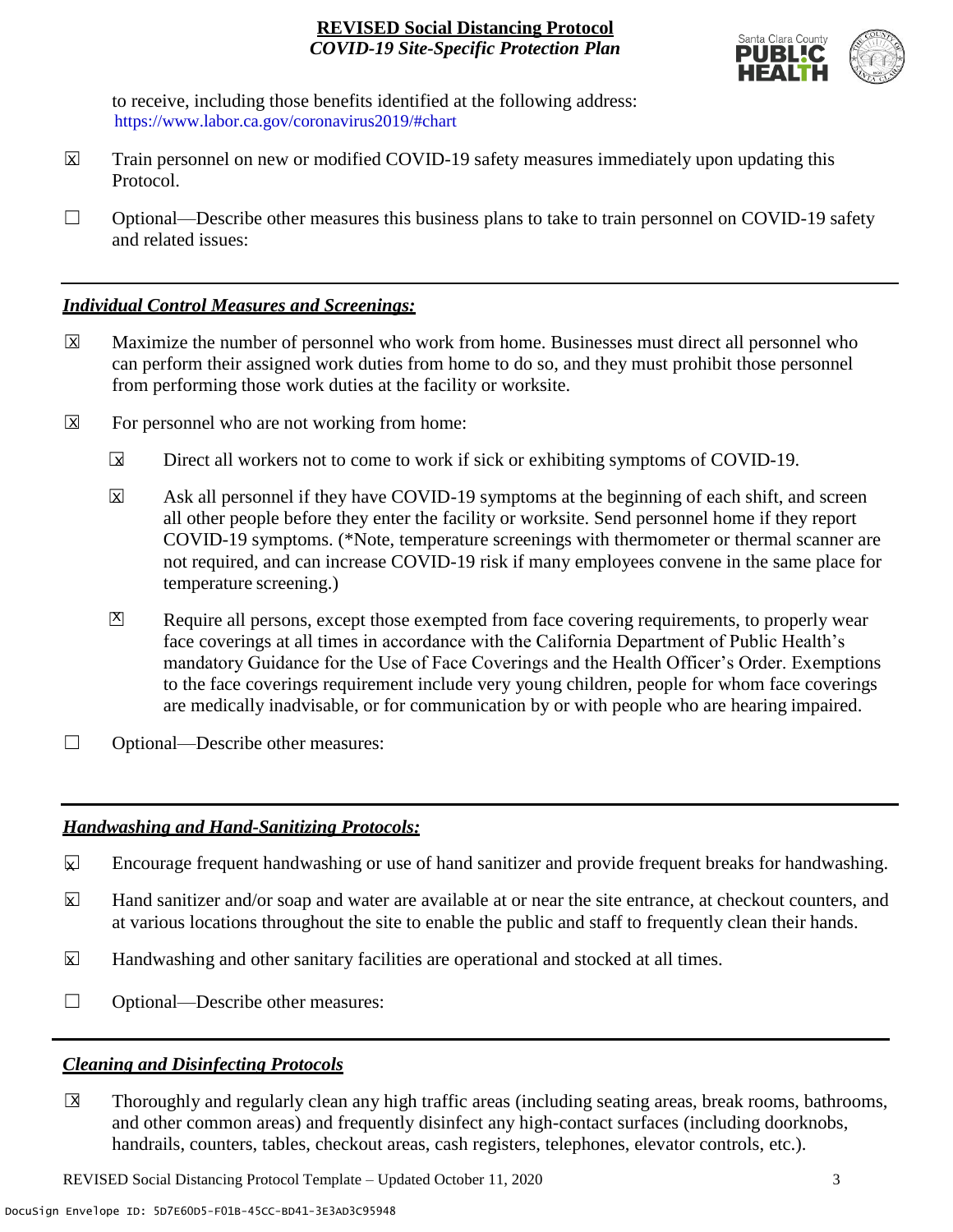

- □ Disinfecting wipes that are effective against COVID-19 are available for use by customers and personnel near shopping carts and baskets if shopping carts and baskets are used at the facility.
- $\Box$  Assign staff to disinfect carts and baskets regularly that are used at the facility if shopping carts and baskets are used at the facility.
- Disinfect any shared equipment and touchable surfaces like payment portals and pens after each use.  $\Box$
- Install contactless devices (including contactless payment systems, motion sensor lights, automatic soap and towel dispensers, and contactless timecard systems) if possible.  $\overline{\mathbf{x}}$
- $\Box$  Adjust operational hours to provide adequate time for cleaning and stocking with social distancing, and provide time for any workers to clean between shifts.
- To improve ventilation, filtration, and outdoor air exchange:  $\overline{\mathsf{x}}$ 
	- $\boxtimes$  Evaluate HVAC system (if applicable) to make sure it is properly functioning, and have it regularly serviced.
	- $\boxtimes$  Consider upgrades to HVAC and building air filtration systems and implement any feasible improvements to these systems (for example, to enhance air filtration efficiency and increase the percentage of outdoor air through the HVAC system).
	- $\boxtimes$  Open windows and doors throughout the facility when environmental, building, and safety conditions allow.
- ☐ Optional—Describe other measures:

# *Measures to Maintain Social Distancing:*

- Limit the number of people in the facility/worksite to allow adequate social distancing (six feet minimum) at all times and to comply with any applicable capacity restrictions in the Health Officer Order.  $\mathbf{r}$ 
	- $\boxtimes$  Review, comply with, and enforce any applicable capacity limitations for the facility, following all instructions listed at www.sccgov.org/covidcapacity
- Designate a staff person to ensure that the maximum number of occupants is not exceeded, that all persons are wearing face coverings if required by the Health Officer Order, and that people entering comply with other provisions of this Protocol. Ensure that this person is more than six feet away from others to maintain adequate social distance.  $\overline{\mathsf{x}}$
- Require that all persons at the facility/worksite stay at least six feet away from all other persons, except as strictly necessary to perform job functions. X
- Place tape or other markings at least six feet apart in customer line areas inside the store and on sidewalks at public entrances with signs directing customers to use the markings to maintain social distance. X
- $\Box$  If feasible, increase remote (online and telephone) purchasing, delivery, and curbside pickup service options.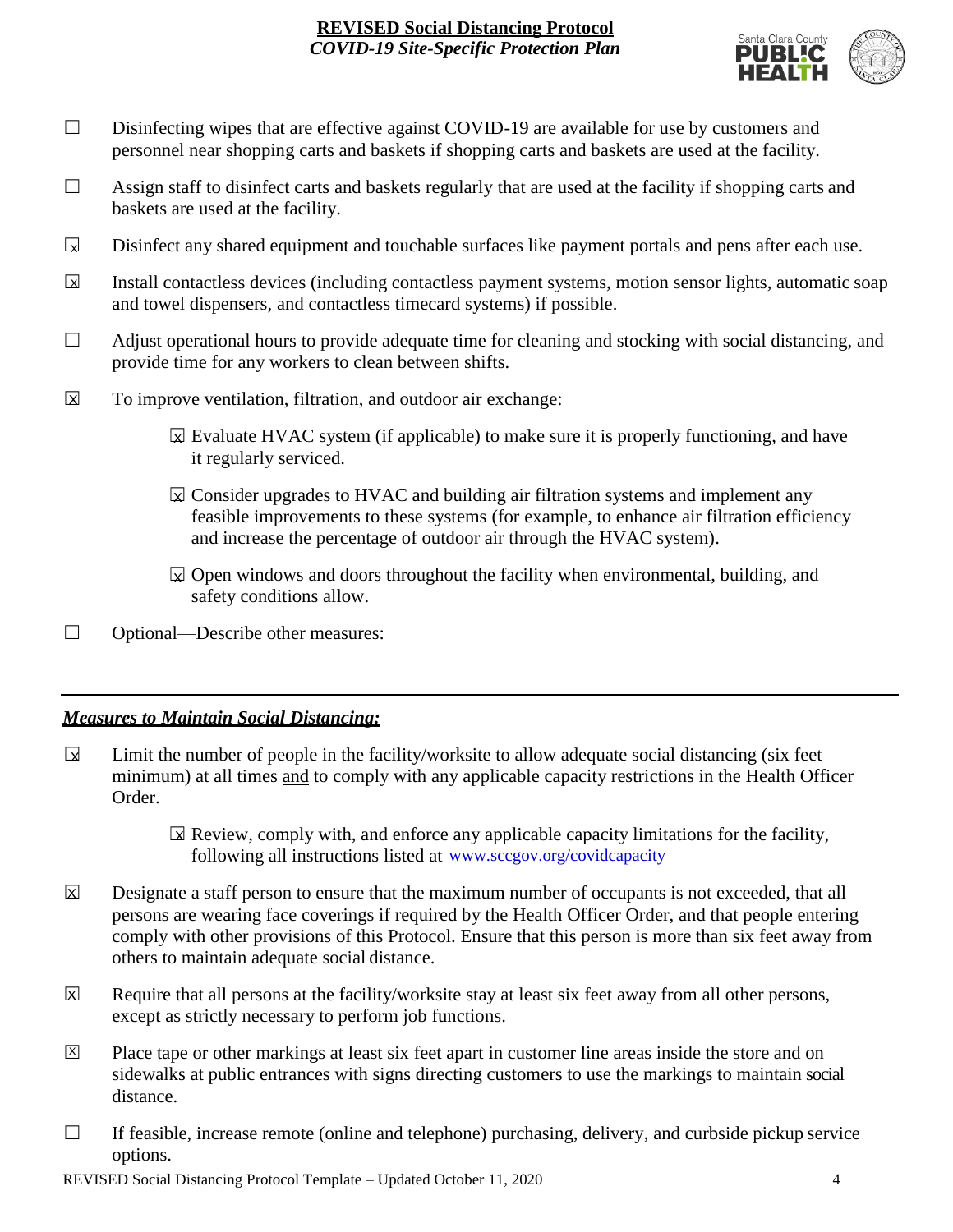

- $\Box$  Separate order areas from delivery areas to prevent customers from gathering.
- $\Box$  Minimize any in-person meetings and adjust those that are necessary to ensure adequate social distancing.
- $\Box$  Stagger personnel breaks, in compliance with wage and hour regulations, to reduce the number of workers taking breaks together.
- $\Box$  Where possible, create outdoor break areas with shade covers as a substitute for indoor break areas. Encourage staff to eat their meals and take their breaks socially distanced outdoors when conditions allow.
- ☐ Limit access to or close indoor break rooms to encourage use of outdoor break areas and prevent crowding. Discourage or prohibit eating or drinking in small, enclosed break rooms if less risky alternative areas exist for staff to take their meals (such as outdoors or socially distanced at individual workstations).
- Require workers to maintain 6-foot social distance at all times while on breaks, and preferably more distance if eating or drinking. Reconfigure break areas to facilitate social distancing. X
- $\Box$  Maximize the use of outdoor space for interactions or transactions with customers to minimize the time that customers and personnel are indoors, particularly when in close proximity to one another.
- □ Optional—Describe other measures:

#### *Procedure if a Person at the Facility/Worksite Tests Positive for COVID-19*

- $\boxtimes$  Review and comply with all measures listed at [www.sccsafeworkplace.org](http://www.sccsafeworkplace.org/) in the event of a confirmed case of COVID-19 amongst personnel. X
- ☐ Create, and post in an area easily viewable by personnel, a plan to comply with all applicable in the event of a confirmed case of COVID-19 amongst personnel. Depending on the type of facility, these measures will likely include, among others:  $\overline{X}$ measures listed at www.sccsafeworkplace.org
	- Immediately removing the infected person from the facility/worksite and ensuring they are no longer occupying the same space as any other personnel.  $\overline{X}$
	- Instructing the infected person to stay home and isolate in accordance with the instructions listed at [www.sccsafeworkplace.org.](file:///C:/Users/raphael.rajendra/AppData/Local/Microsoft/Windows/INetCache/Content.Outlook/PTLHNOTE/www.sccsafeworkplace.org) www.sccsafeworkplace.org X
	- $\Box$  Notifying the County Public Health Department within four hours of learning of the positive case by following the instructions at www.sccsafeworkplace.org
	- Identifying any workers (and customers, if known) who had close contact with the infected person.  $\overline{\mathsf{x}}$
	- $\Box$  Complying immediately with any case investigation, contact tracing, and worksite investigation measures by the County Public Health Department. This will include providing the names, addresses, phone numbers, and work dates and times for close contacts of the infected person, which employers are required by law to provide to the County Public Health Department upon request.
- REVISED Social Distancing Protocol Template Updated October 11, 2020 5  $\Box$  Excluding all close contacts from the facility/worksite or any other jobsite in accordance with